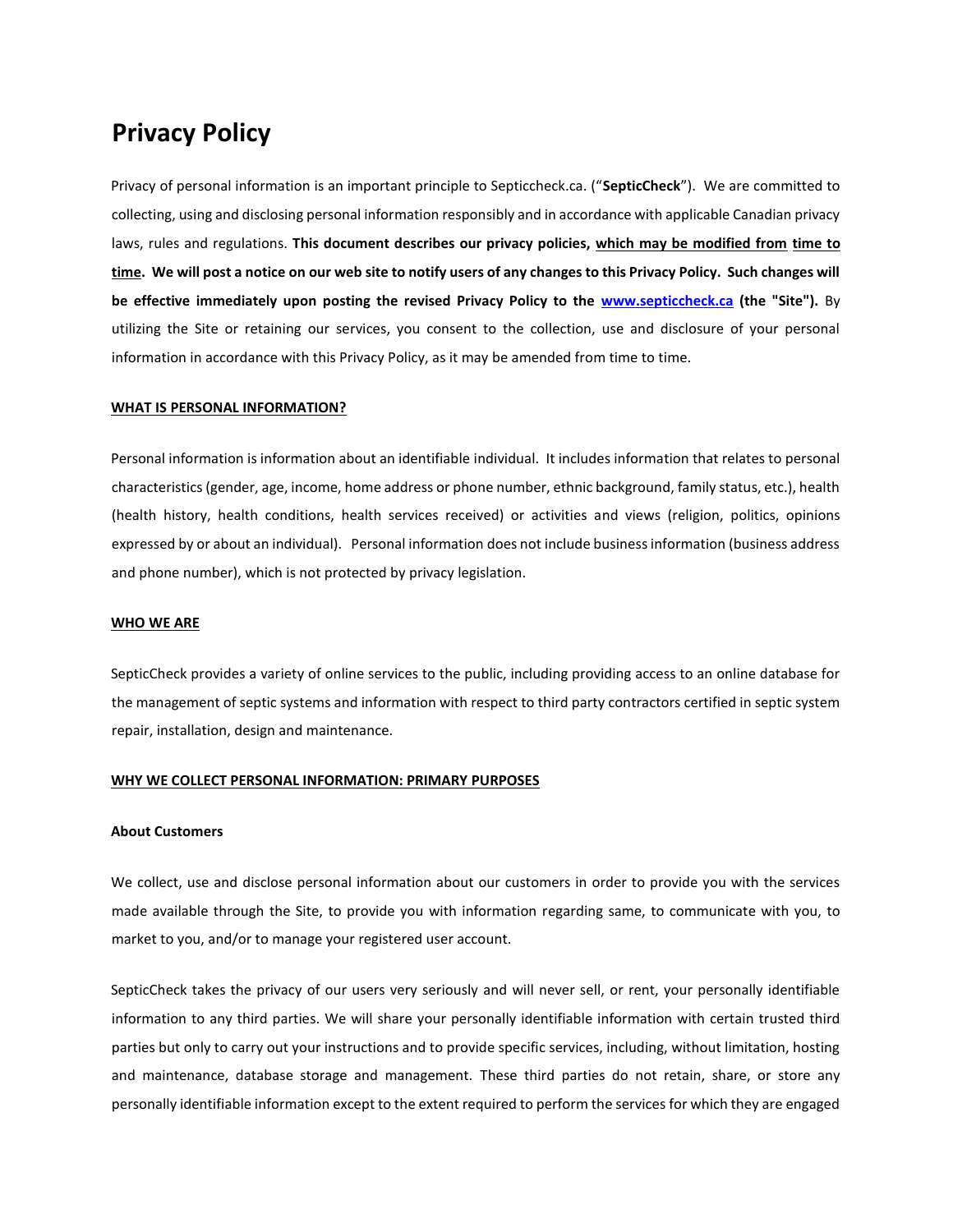and are bound by strict confidentiality agreements requiring such third parties to maintain the privacy and security of your data.

## **About Members of the General Public**

We collect, use and disclose personal information about members of the general public to make them aware of our services in general or about SepticCheck in particular.

The Site only collects personal information entered into the Site and we only use that information for the purposes for which it is given. Cookies may be used by third parties to distinguish between site users or track when they are on the site, however these cookies do not track, collect, or have access to personally identifiable information. In addition, your IP address and other site user data may be used to gather broad demographic information about our users and to analyze overall trends to help us improve SepticCheck's service.

## **About Contract Staff**

For people who are contracted to do work for us, our primary purpose for collecting personal information is to ensure that we can contact them in the future and for necessary work-related communications

#### **WHY WE COLLECT PERSONAL INFORMATION: SECONDARY PURPOSES**

We also collect, use and disclose information for purposes related to or secondary to our primary purposes. The most common examples of our related or secondary purposes are as follows:

- i. To invoice customers for services rendered, and to process payments.
- ii. To advise customers and others of new developments to the Site or Services. iii.
	- To advise customers and others of other SepticCheck news and

changes.

- iv. To ensure high quality services (for instance, assessing performance of staff and contract workers).
- v. To assist external advisors with audits or other quality assurance reviews.
- vi. Customers or other individuals may have questions about the services that we have provided after they have been received. We will access information to provide answers to those questions.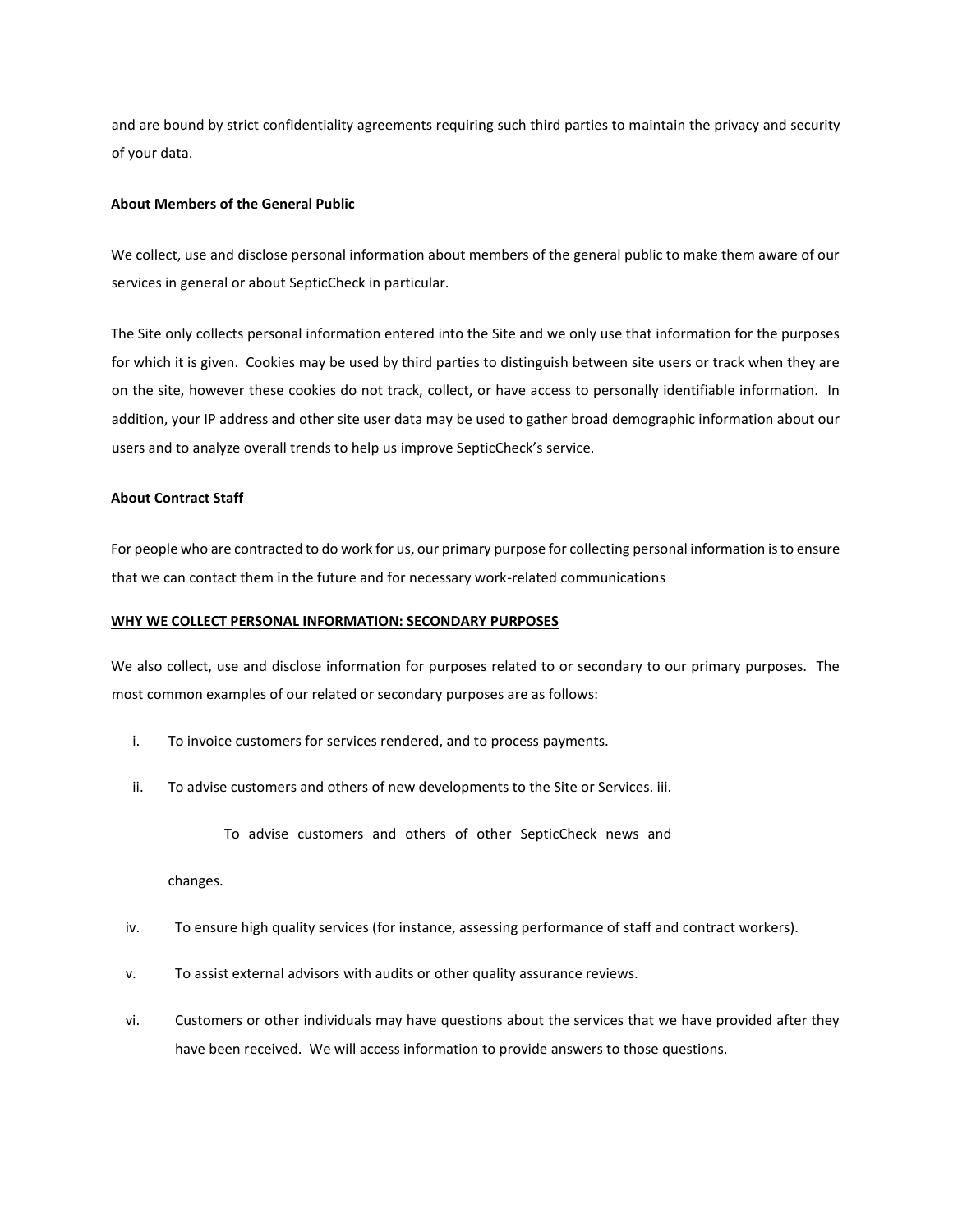- vii. We may be required to disclose certain personal information by law or in a good faith belief that it is necessary to comply with a law, regulation, court order, ongoing judicial proceeding, or other legal process served on SepticCheck or in our own legal defense.
- viii. SepticCheck may sell, transfer or otherwise share some or all of its assets, including your personally identifiable information, in connection with a merger, acquisition, reorganization or sale of assets or in the event of bankruptcy. In such a case, a "due diligence" review of the SepticCheck's records may be required to ensure that it is a viable business that has been honestly portrayed. This due diligence may include some review of our accounting and service files. The entity or purchaser conducting the due diligence would not be able to remove or record personal information. Before being provided access to the files, the entity or purchaser would be required to sign a confidentiality agreement. Only after having already agreed to acquire or merge with SepticCheck will such individual or entity be provided access to personal information.

### **PROTECTING PERSONAL INFORMATION**

SepticCheck is very concerned about safeguarding the confidentiality of your personal information.

The following is a list of measures utilized to protect information under our control:

- Paper information is either under supervision or secured in restricted areas.
- \* Electronic hardware is either under supervision or secured in restricted areas at all times. In addition, passwords are used on computers.
- Paper information is transmitted through sealed, addressed envelopes or boxes by reputable companies.
- \* Electronic information is transmitted either through a direct line, made anonymous or encrypted. No financial information is stored on our web site. When we transmit data, we do so through secure servers using current encryption technology to encode your data safely. The personal information that is stored on our web site is protected by firewall and password.
- Staff are trained to collect, use and disclose personal information only as is necessary to fulfill their duties and in accordance with our privacy policy.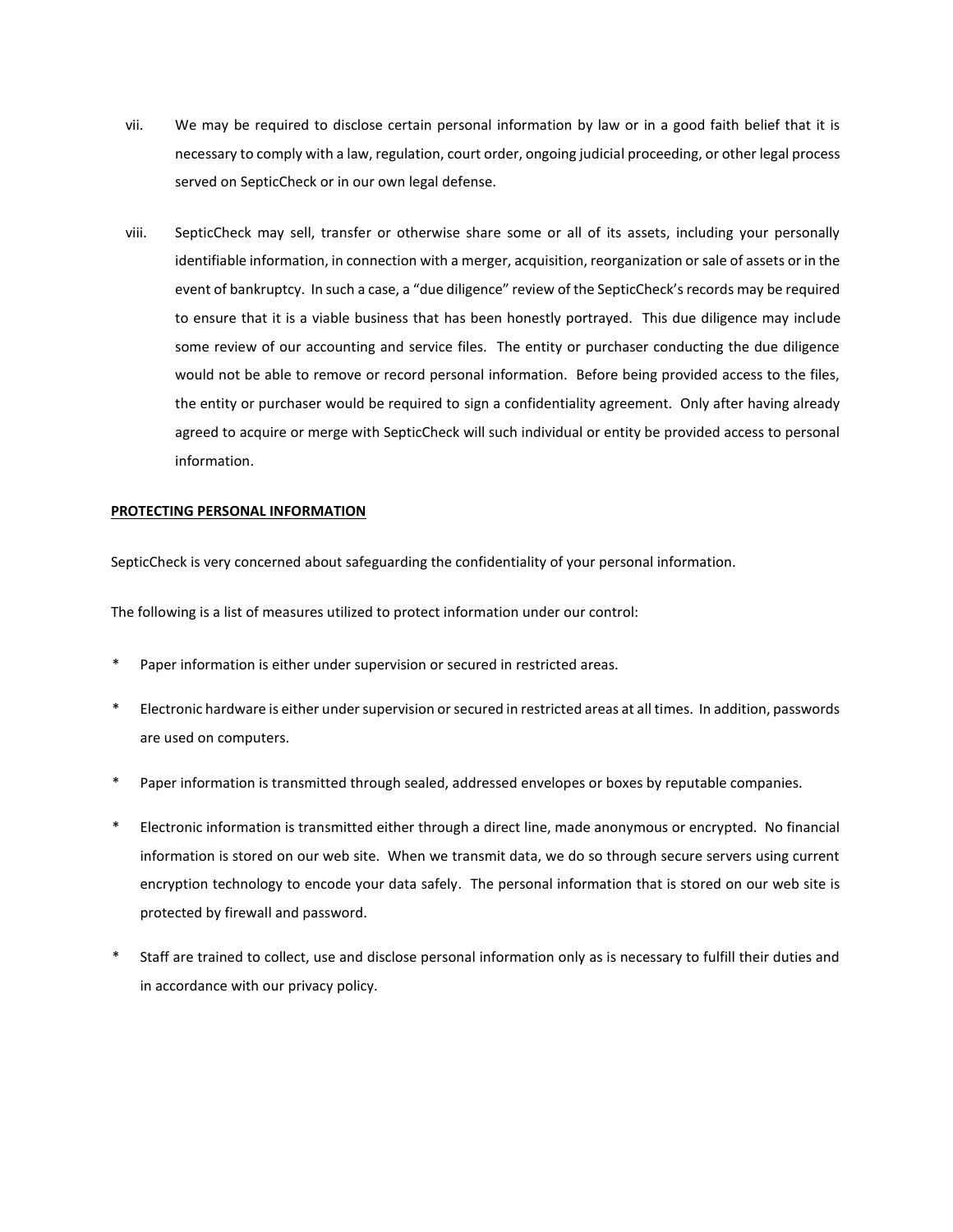#### **LINKS TO OTHER WEBSITES**

Our Site contains links to other websites. The fact that we link to a website is not an endorsement, authorization or representation of our affiliation with that third party. We do not exercise control over third party websites. These other websites may place their own cookies or other files on your computer, collect data or solicit personally identifiable information from you. Other sites follow different rules regarding the use or disclosure of the personally identifiable information you submit to them. We encourage you to read the privacy policies or statements of the other websites you visit.

## **RETENTION AND DESTRUCTION OF PERSONAL INFORMATION**

You can close your account through the Site. If you close your account, we may retain certain data contributed by you if it may be necessary to prevent fraud or future abuse, or for legitimate business purposes, such as analysis of aggregated, non-personally-identifiable data, account recovery, or if required by law. All retained data will continue to be subject to the terms of this Privacy Policy. We generally retain this information for three years after the closure of an account, but if you would like us to delete your personal information right away, please send your request to [info@septiccheck.ca.](mailto:info@septiccheck.ca) You will receive a response within seven business days of our receiving it.

We keep any personal information relating to our general correspondence with people who are not our customers for three years for the purposes of following up with marketing materials, etc. Upon request, we will delete an individual from our files.

We destroy paper files containing personal information by shredding. We destroy electronic information by deleting it and, when hardware is discarded, we ensure that the hard drive is physically destroyed. We utilize passwords, encryption and virus protection systems.

#### **VIEWING YOUR PERSONAL INFORMATION**

With some exceptions, you have the right to see what personal information we hold about you and amend the information if it is shown to be inaccurate. We can help you identify what records we might have about you and help you understand that information if there is any confusion. We will need to confirm your identity before providing you with access to personal information.

If you believe that there is a mistake in the information that we have collected, you have the right to ask for it to be corrected. We may ask you to provide evidence that our records are incorrect. When we agree that we have made a mistake, we will correct the mistake and notify anyone to whom we sent the incorrect information. If we do not